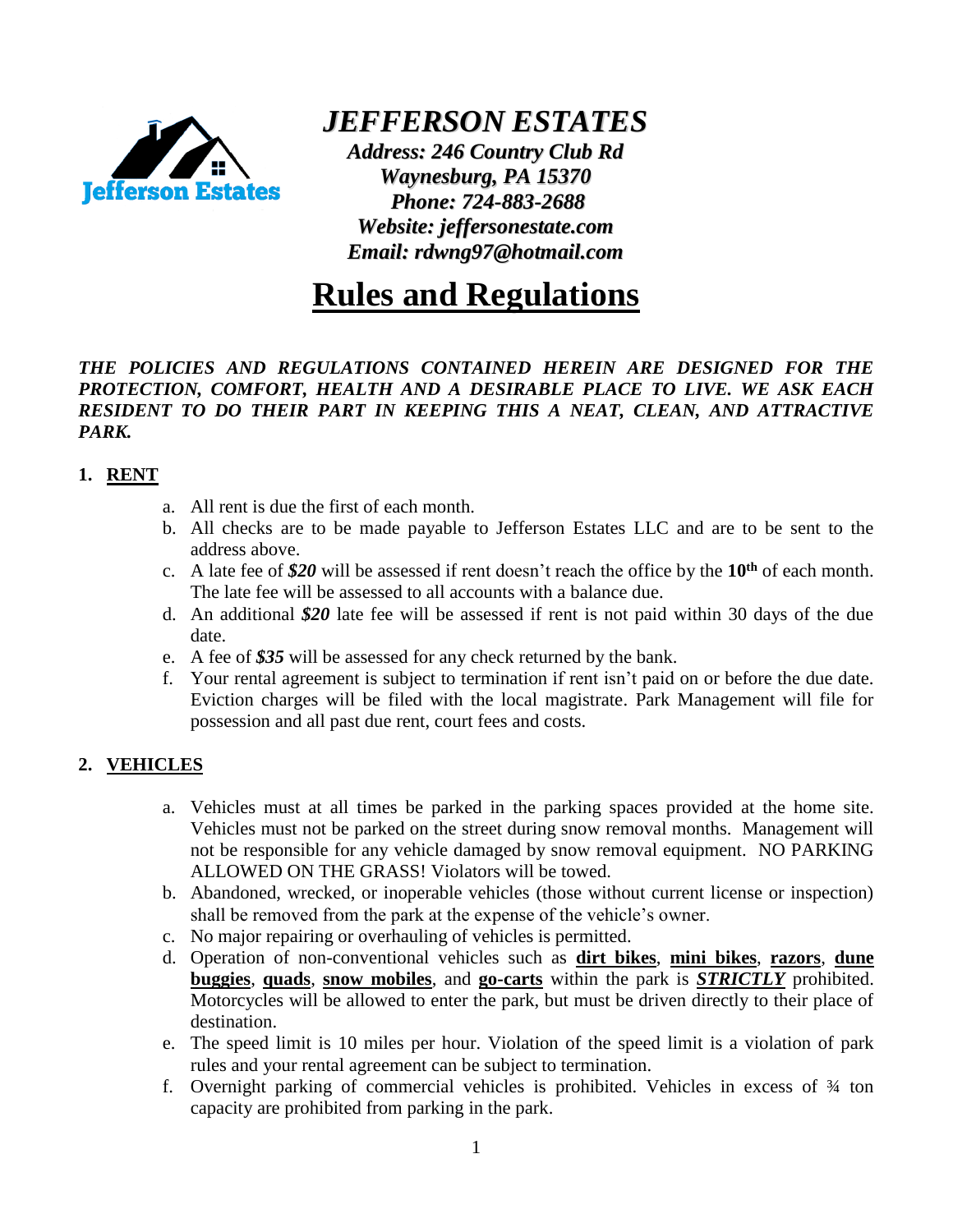- g. No motorized scooters are permitted in the Park.
- h. Loud or excessive noise from vehicles such as noise from exhaust, mufflers, excessive revving of engines, etc. will not be tolerated.

#### **3. PETS**

- a. Pets must be licensed by the local governmental authority and be approved by and registered with the Management. Only registered pets owned by Residents are allowed in the community. Residents, upon request from management, shall provide proof of current tag/license for their pet, as well as proof of current vaccinations.
- b. Each family may keep ONLY two (2) pets. Dogs are not to exceed 20 lbs. Only domesticated pets allowed. No livestock is permitted on the property (i.e. cows, pigs, chickens, rabbits, etc.). Absolutely no dogs of known vicious breeds are allowed! This is to include Rottweiler's, Pit bulls, Dobermans or any other dog that shows unprovoked aggressive behavior. Animal services will assist in determining whether this behavior is present.
- c. All pets, when outside the home of their owner, must be kept on a leash at all times (to include cats). No pet may be left outside the home or in a screened room unattended at any time. No outdoor pet enclosures will be permitted in the community**.** Pets are to be walked only in your own yard or on designated common grounds. Residents are responsible for the removal of all pet excrement or litter from the home-site or from any place in the community that the pet may be exercised by its owner.
- d. Noisy or unruly pets or those which cause legitimate complaints will not be allowed to remain in the community. In the event of complaints from residents about your pet, and if investigations reveals that the complaints are warranted, one warning will be issued to the owner. Upon the second justifiable complaint, the owner will be required to remove the pet from the park or vacate the premises.
- e. Resident is responsible for any damage caused by his or her pet to park property or to the property of any other resident.

#### **4. MAINTENANCE**

- a. Lawns, landscaping, trees, and shrubs on each site must be maintained by the Resident. Residents are to water and trim their lawn, trees, and shrubs in order to maintain a wellkept appearance. Lawns are to be cut once a week during the growing season. If grass is high and unsightly, the resident shall be given notice and will have 24 hours to correct. Failure to cut the lawn, the management will cut it at a fee of **\$30** per cut per site without further notice.
- b. It is the responsibility of the resident to maintain their mobile home site. All homes and adjacent structures must be maintained in a first class condition, kept clean, painted, free of debris, junk, lumber, no broken windows and in neat appearance at all times. Mobile home exteriors are to be washed in the month of April. Home Violation Inspection Report will be completed by management when needed. If the violation is not corrected by the date given action will be taken.
- d. Residents shall be responsible for snow removal on all paved areas of their home-sites. Salt shall not be used on any paved areas. Chemical ice solvents are permitted provided they are of the type that do not damage, deteriorate or discolor the concrete, paving or lawn.
- e. Tenants on mobile home lots are responsible for maintaining tight drains to sewers and to have properly insulated water lines to avoid winter time freeze ups. Heat tapes are mandatory and must be in working order. In the event of a waterline break, the repairs are the responsibility of the resident.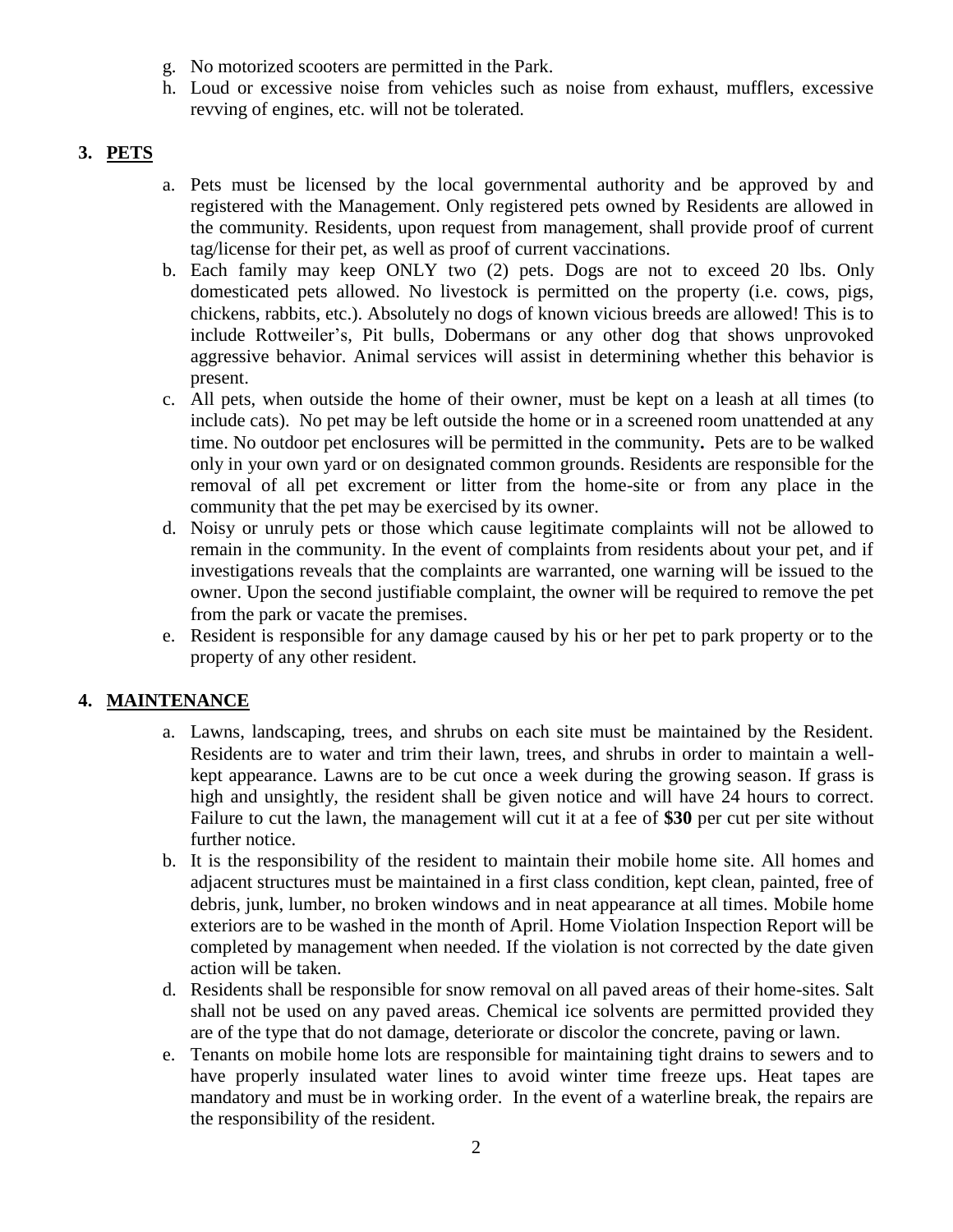- f. No outside storage of bottles, boxes, automobile parts, toys etc. is permitted so as to be exposed to view, no tarps to be used on the exterior of your home.
- g. Careless acts that damage water or sewer lines in the community shall be repaired by the responsible party irrespective of where the lines are located. The responsible party shall bear the cost of such repair. This applies to guests, vendors, contractors, park employees, etc. However in the absence of such, the Park is responsible for the maintenance of the underground water and sewer systems from the point where such systems connect to the lines owned by the utility company to the connection at each mobile home lot. The mobile home owner is responsible for the maintenance of the water and sewer connections form the mobile home to the point where such systems connect to the Park lines at each mobile home lot.
- h. The electric company shall be responsible for any maintenance costs and repairs of electric lines leading to the meter can as well as the meter can itself. The home owner is responsible for the electrical line from his home to where it connects to the outlet hub off the meter can (including the breaker, breaker box disconnect and jumper wires.) The home owner is responsible for the gas line from his home to where it connects to the gas company lines.
- i. Because each site contains underground wiring, gas lines, water and sewer mains, Residents shall be prohibited from installing any pegs, posts, shrubbery, trees, plants, or anything else below the surface of the ground without written permission from Management.
- j. Consult park management and local utility companies before any type of digging due to utility lines. Shrubs and concrete shall become part of the premises and cannot be removed.
- k. Wood storage sheds are permitted but are not to exceed 10' wide, 12' long, and 8' high in size. You must contact management BEFORE installation for placement. If this is not done and the shed is found on top of utilities, it is the resident's responsibility for re-location. Only one shed per site is permitted.
- l. Garages are no longer permitted. Wood or metal carports only; no vinyl covered carports permitted. Porch enclosures are permitted, however, no plastic or vinyl wrapping is permitted.
- m. Swimming pools are **NOT** permitted. Fences are **NOT** permitted.
- n. Water hoses are to be put away after each use. Only umbrella type cloths lines are permitted.
- o. All residents shall be responsible for making connection to all utilities including but not limited to water, sewer, telephone, cable TV, heat tapes, propane, etc.
- p. Oil tanks are the responsibility of the resident and are to be maintained and updated as necessary.
- q. There is absolutely no outside burning other than gas/charcoal cooking grills. Fire rings are prohibited.
- r. All add-ons (to include decks and room additions) must be approved by Management **BEFORE** construction.
- s. All contractors and subcontractors must be licensed and insured (minimum of \$50,000.00 in liability insurance) and must be approved by management prior to commencement of any construction or improvement. A copy of the company's license, proof of liability insurance, and workers compensation insurance must be provided to the park office **BEFORE** any work can commence. Building permits can be obtained from Cumberland Township.
- t. Property lines are subject to Management interpretation. Typically all sites run from the electrical pedestal to the road.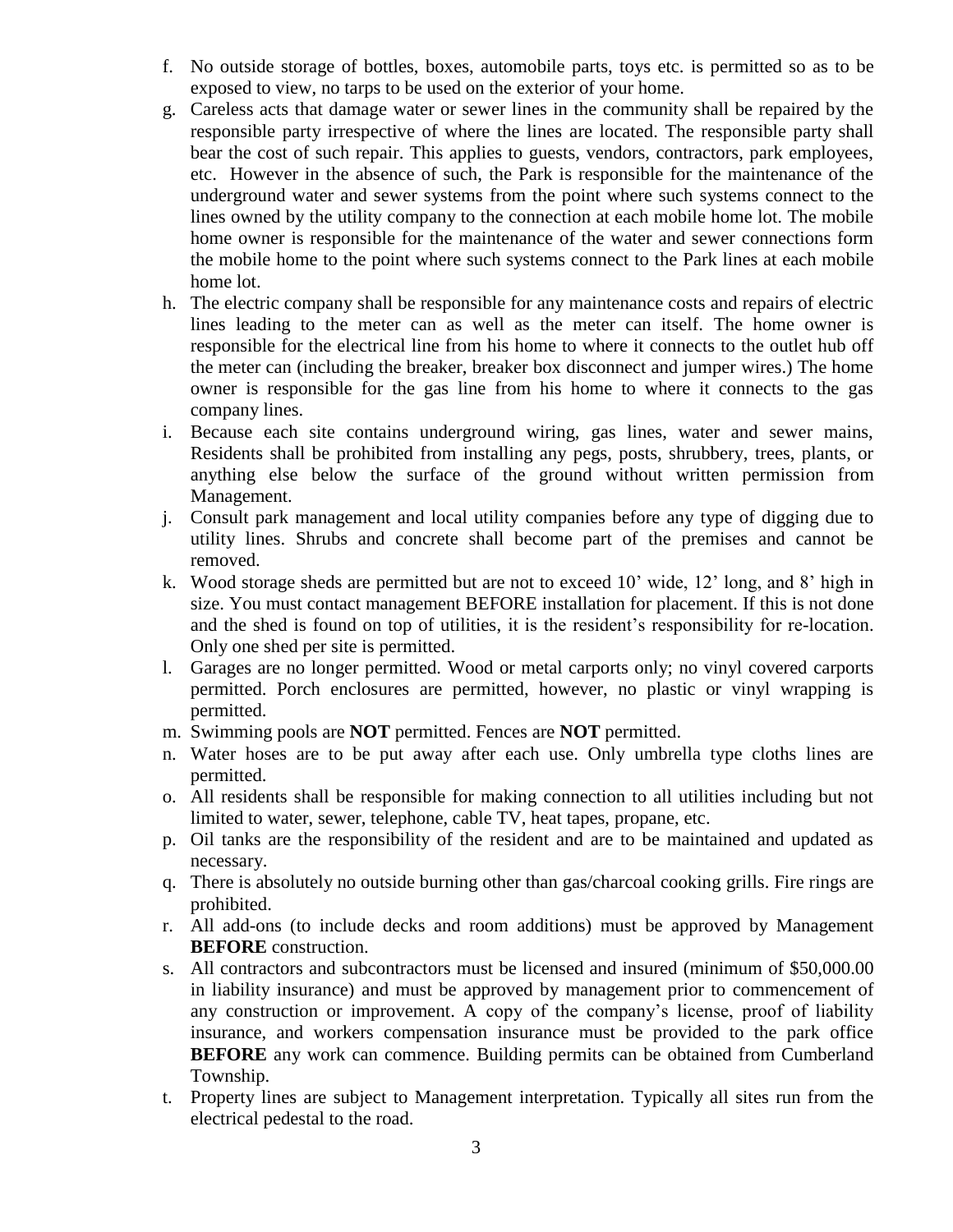#### **5. GARBAGE**

- a. Garbage and trash must be secured in plastic trash bags prior to placing it in garbage containers. Containers must have lids; NO 55 gallon drums are permitted! Containers are to be kept in the rear of the home. All garbage is to be placed at curbside for pickup.
- b. Place Garbage out on pickup day only.
- c. Refrigerators, tires, batteries, mattresses, bed springs, etc. are not permitted in pick up and will not be collected by the trash company. Arrangements to pick up large discarded items other than normal garbage must be made directly with trash hauler and a fee paid directly to them.

#### **6. GOLF CARTS & UTV"S**

- a. Golf carts and UTVs must display their designated site number and be registered with the park office.
- b. Golf carts and UTVs must be operated by a licensed driver or a licensed driver must be present on the golf cart/UTV at all times.
- c. Golf carts and UTVs must have headlights to be operated after dark. No golf carts or UTVs are permitted after quiet hours at 11p.m.
- c. Do not overload golf cart or UTV! All persons must be sitting on a seat and not standing.
- d. Golf carts and UTVs must be insured and a copy of the insurance policy must be filed in our office.
- e. Excessive speeding is not allowed! 10 MHP is the maximum speed.

#### **7. CHILDREN & GUESTS**

- a. Residents shall be held responsible for their conduct and damage caused or created by themselves, members of their household, or any of their guests to any property within the community; therefore the resident should make their children and guest(s) aware of the park rules. Children are considered to be anyone under the age of 18 years old.
- b. Township and park curfew is 9:00 p.m. All children under 16 must be at their Home sites unless accompanied by a parent after curfew.
- c. Children may only play or congregate in their own yards or on other's yards when invited.
- d. All children in the park must wear a safety helmet when riding bicycles, rollerblading or skating. This is a state law. No bicycles, wagons or toys are to be left on the street.
- e. No ball playing or Frisbees are to be played in the streets or yards. Skateboarding is not permitted on community streets.
- f. Residents are responsible for their children's and their guest's actions on their lot.

#### **8. CIVIL DISPUTES/CONDUCT**

- a. Disputes between tenants are to be handled by tenants and not the responsibility of park management. All complaints must be made in writing, signed, and submitted to the Resident Manager.
- b. Notice of violation of the Covenants will be delivered and mailed to the Residents by Park Management. Copies of these notices will be maintained on file and serve to determine chronic violators, who may be evicted in accordance with the PA Mobile Home Act.
- c. The Management will use reasonable efforts, within their own judgment, to protect the person or property of the Resident, it being understood, however, that the community, its owners, the Management or any of their employees, shall not be in any way liable for personal injury to any person or for loss, theft or damage of property.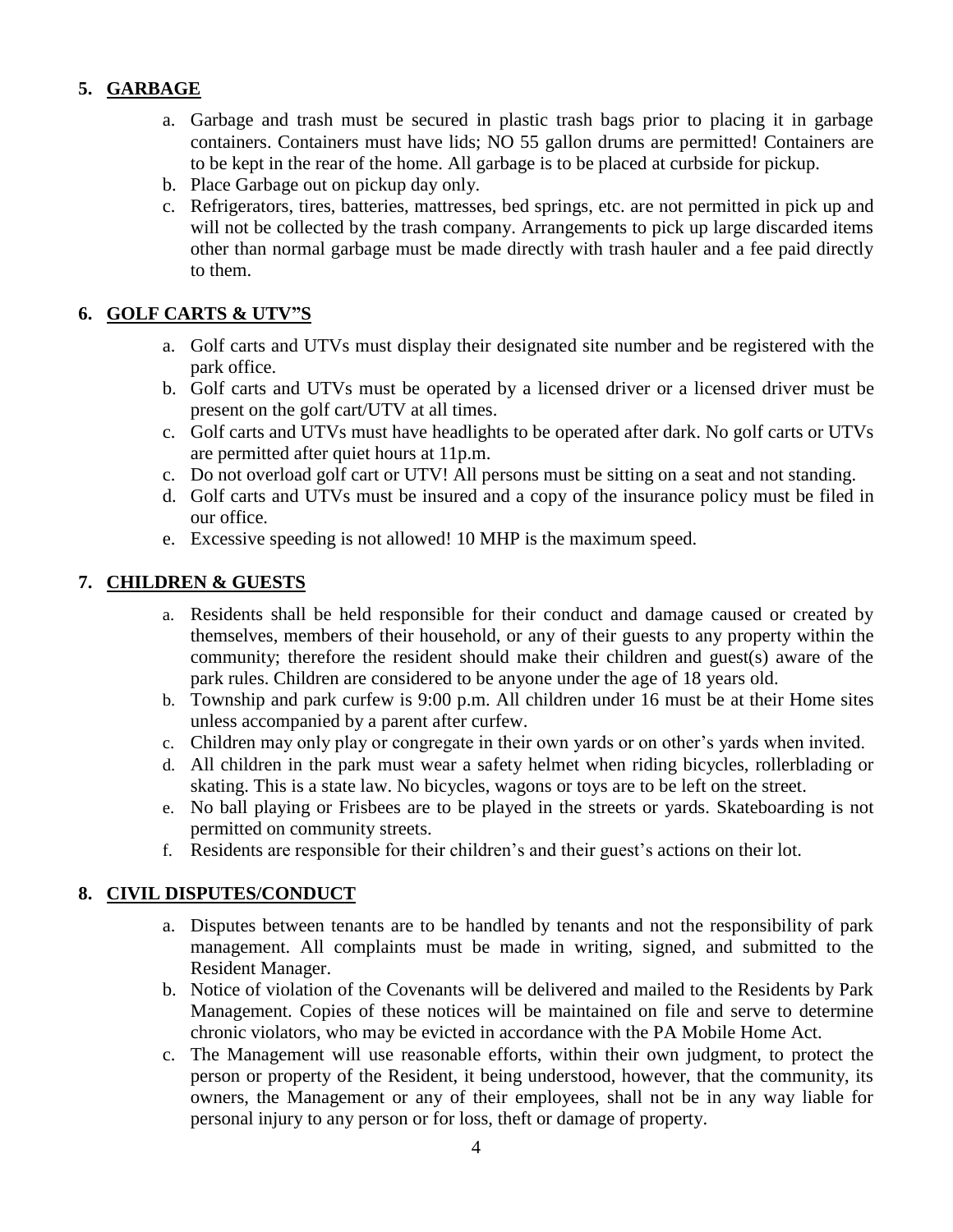- d. Commercial peddling or soliciting or conducting any commercial enterprise or profession by a Resident, anywhere within the community, shall not be permitted.
- e. Public intoxication, excessive noise or loud parties that disturb the peace and tranquility of other residents will not be permitted. Please be considerate of your neighbors. Quiet hours are from 11:00 p.m. and to 8:00 a.m.
- f. The use of illegal drugs, gambling, the use of firearms, weapons (B.B. guns, paint ball guns, bow and arrows, and sling shots), and unlawful or illegal acts of any kind shall be strictly prohibited within the community.
- g. **IT IS THE DUTY OF THE RESIDENT MANAGER TO ENFORCE THE PARK RULES AND REGULATIONS. INTERFERENCE, HARASSMENT OR VERBAL OR PHYSICAL ABUSE OF THE MANAGER WHO IS IN THE PERFORMANCE OF HIS OR HER DUTY IS CAUSE FOR TERMINATION OF TENANCY.**

#### **9. SALE OF MOBILE HOME / OCCUPANCY**

- a. RESIDENCY IS NOT TRANSFERABLE FROM ONE LOT TO ANOTHER!! Residents must have park permission to purchase another home in the park or to relocate to another lot.
- b. You must consult management prior to selling. A 30 day written notice must be given when you intend to put your home up for sale and/or if you are planning to remove your home from the park.
- c. **New purchaser(s) must complete a credit/background application and be approved by park management PRIOR to purchasing home. A lease must be signed before moving into a home**. There is a NON-REFUNDABLE application fee of \$50.00 for every application submitted.
- d. Seller must provide copies of school, county, and township taxes PRIOR to closing of sale of the home. Greene County tax Assessment Office requires a completed copy of the MV-4 (an application for Registration or a copy of the Title front and back as a form of ownership for each home.)
- e. No subletting or renting is permitted unless approved by management.
- f. Only people listed on park rental application are authorized to live in the home. When circumstances arise necessitating a change (i.e. a guest moving in permanently, someone passes away or moves out), you must notify management immediately. **A credit application will be required for all adult guests staying more than 7 days and for all heirs planning to reside in the home.** The home occupant(s) or homeowner's heir(s) must provide management with contact information upon the death of the registered homeowner within 30 days of their death. All occupants, heirs and or beneficiaries are responsible for the home and lot rent until such time the home is sold or removed from the park.
- g. Mobile homes cannot be removed from park unless all rent, fees, charges, or assessments are paid in full. Park management may prevent the removal of a home to enforce this rule.
- h. Residents are advised that prior to removing a mobile home from the park, a removal permit must be obtained from the township office. A copy of this permit must be given to the park management before moving the home. Any damages to the lot, utilities or park property will be charged to the resident.

#### **10. MOBILE HOME LOTS**

- a. All mobile homes should be skirted within 30 days of moving into the park.
- b. Residents are responsible for complying with all applicable laws, ordinances, and regulations of the City, County, and State.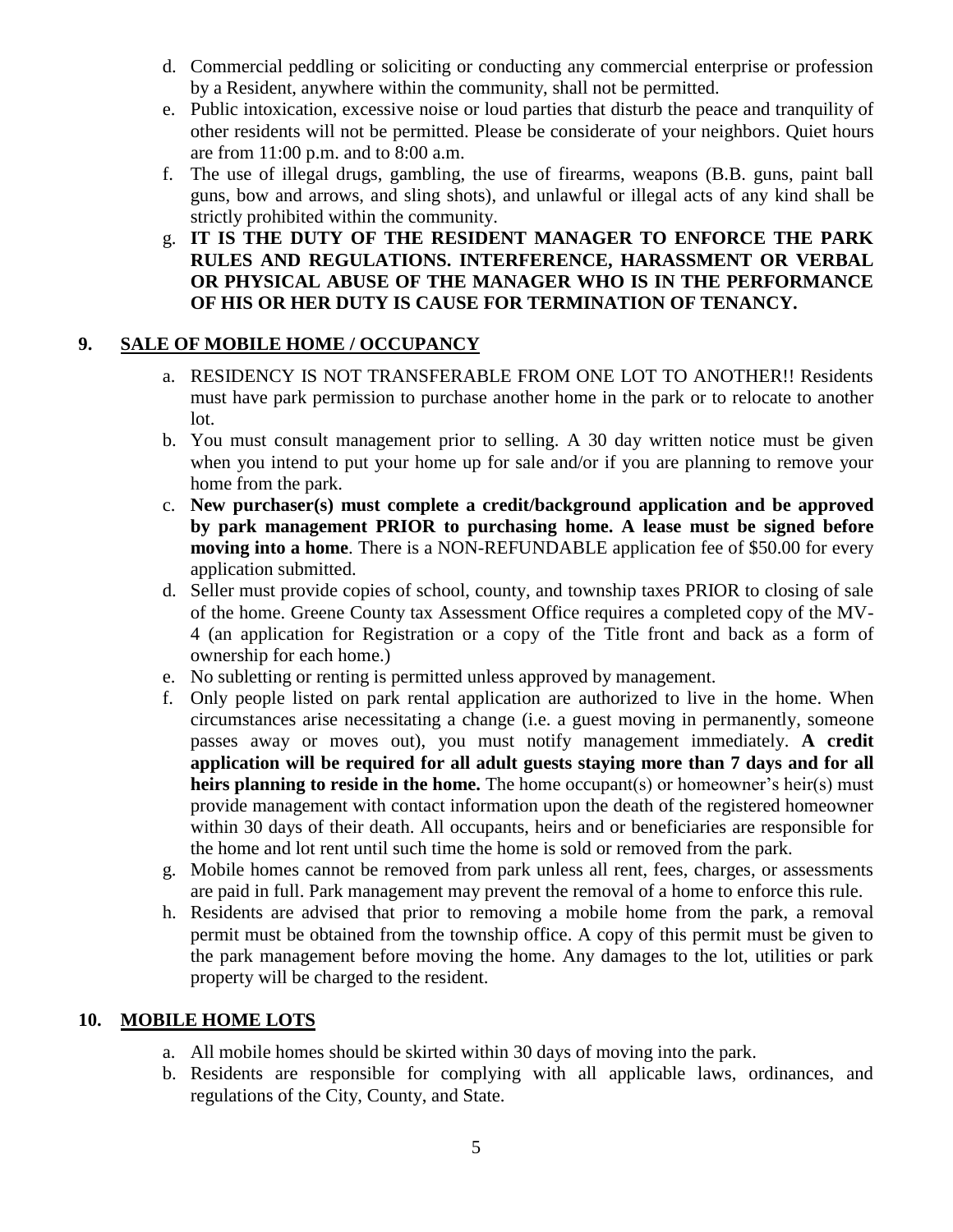- c. Management shall have the right of access to a Resident's home only to prevent imminent danger to the occupant or the home. (I.e. fire, waterline break, broken utility line, etc.) Management shall have the right of access to the home site at all reasonable times, for purposes of repair or replacement of utilities, maintenance of the grounds, and protection of the park,
- e. All persons who enter or live in the community do so at their own risk. The owners and management of the community absolve themselves from all liability or responsibility pertaining to loss by accident, property damage, fire, theft, or any other cause whatsoever, whether by automobile, other vehicle, or otherwise, regardless of the location of same on the Jefferson Estates Property.
- f. Operating any type of business in the park is prohibited.
- g. House numbers must be at least 3" high, in contrasting colors, and facing the street displayed on the front of home per township regulations. This is for your benefit for emergency vehicles, police, fire, and ambulances.
- h. Each Resident must carry adequate "Fire and Extended Coverage" insurance on his or her home and must also maintain reasonable general public liability insurance. Each Resident will be expected to provide suitable evidence of such insurance to Management upon request. In the event that a home is destroyed by fire or any other event, it must be removed within 30 days from the community at the homeowner's expense.
- i. Residents contemplating absence for extended periods of time should notify the park office and file a forwarding address for availability in case of an emergency and make provisions for the routine care of the home site. Residents should have on file in the office and emergency contact person, address and a phone number.
- u. Health rules and regulations, established by the state or local health department, or management, must be rigidly observed. Any condition constituting a fire hazard shall not be tolerated and the judgment of the Management as to what constitutes a fire hazard shall be conclusive. Each home shall contain any safety equipment required by the governmental authorities.
- k. Owner information: Jefferson Estates, LLC
- l. The rights of Management contained herein are cumulative, and failure of Management to Exercise any right shall not operate to forfeit any other right of Management. No waiver by Management of any of the Community Covenants shall be deemed to imply a further waiver of that or any other community Covenant.

#### **13. EVICTION**

- a. The rules set forth here govern the terms of your lease or occupancy agreement with this mobile home park. The law requires all of these rules to be fair and reasonable.
- b. You may continue to stay in this park as long as you pay your rent and other reasonable fees, service charges and assessments herein-after set forth and abide by the rules of the park. Entrance and exit fees may not be charged. Installation and removal fees may not be charged in excess of the actual cost to the mobile home park owner or operator for providing such service for the installation or removal of a mobile home in a mobile home park.
	- 1.) Non payment of lot rent.
	- 2.) A second or subsequent violation of the rules of the mobile home park occurring within a six month period.
	- 3.) If there is a change in use of the park land or parts thereof.
	- 4.) Termination of Mobile Home Park.